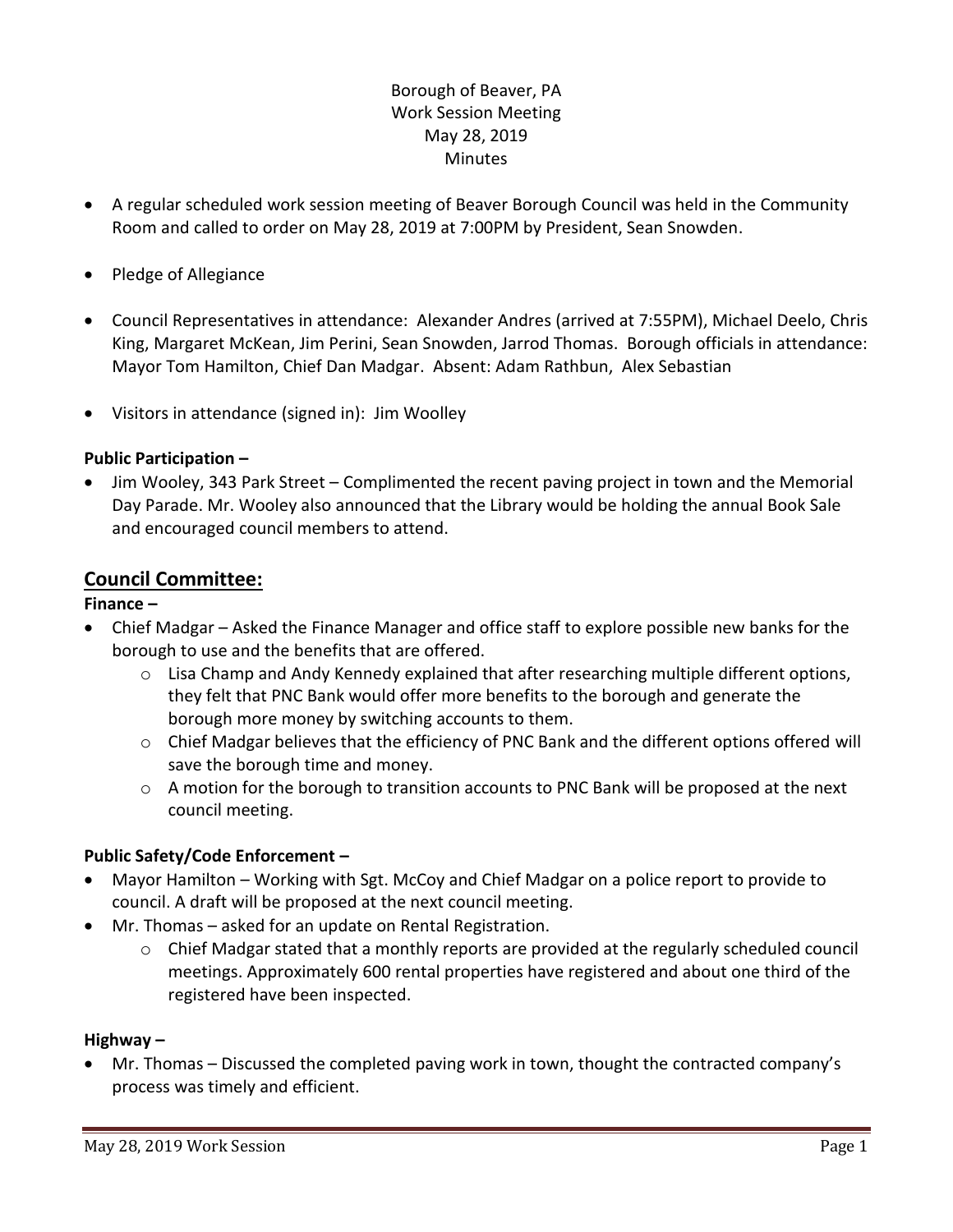- $\circ$  Mr. Snowden thought the road work and closure sign placement was done effectively.
- $\bullet$  Mr. Thomas Phase 2 of this year's paving project will begin on  $2^{nd}$  Street this summer.
- Ms. McKean Asked if there were any options to reuse the brick removed from sidewalks.
	- o Mr. Snowden stated that he and Mayor Hamilton met with Ms. Peluso to discuss possible ways to reuse the leftover bricks.

## **General Government –**

- Mr. Deelo Reported that the lawsuit with Bridgewater Borough regarding Westbank Lane, resulted in an agreement between Bridgewater Borough and the Beaver Municipal Authority. Mr. Deelo read the agreement which will be attached to the minutes.
	- $\circ$  Mr. Snowden thanked Mr. Deelo and the Municipal Authority for all their work to come to an agreement with Bridgewater and hopes that Beaver Borough can continue to have a positive relationship with Bridgewater.
- Mr. Deelo Attended the Planning Commission meeting with Ms. McKean, zoning issues and options were discussed. A project to enclose the existing pavilion at Shaw Park was also discussed and considered.
	- $\circ$  Ms. McKean suggested that the pavilion exterior should be in line with the architecture of the pool house at the Beaver Swimming Pool. Chief Madgar agreed.
- Mr. Deelo Liza Fuller will be resigning as Chair of the Planning Commission but will remain a member. Possibly expanding the number of Planning Commission members from seven to nine was also discussed. If this change is decided by the Planning Commission, council would need to approve.
- Ms. McKean No update of Quay Park as of now.

## **Recreation –**

- Ms. King Asked why the pruning of the trees in the parks were so high.
	- $\circ$  Chief Madgar stated that some trees needed to be pruned higher due to damage from ants.
- Ms. King Concerned about full trashcans on the main street and asked if businesses were in any way responsible for the waste.
	- $\circ$  Chief Madgar stated that trash is emptied in town on Saturday and Sunday mornings but would appreciate any help from businesses to keep trash cans from becoming too full.
- Mr. Thomas Asked for an update regarding the possible installation of a basketball court in town.
	- $\circ$  Chief Madgar was informed by Ms. Rowe that an answer would be expected sometime this summer. Chief Madgar will follow up with Ms. Rowe.
	- $\circ$  Mr. Snowden suggested asking businesses to possibly sponsor the basketball court if a grant was not awarded.

## **President's Report –**

- Mr. Snowden Informed council that he and Mayor Hamilton met with Ms. Peluso from the Heritage Foundation to discuss brick sidewalks in town and options to reuse the bricks. Moving forward, Mr. Snowden would like to inform the Heritage Foundation of any decisions made by council that may involve the historical value of Beaver.
- Mr. Snowden Asked Mr. Rathbun, Mr. Sebastian, and Mr. Deelo to represent council during Police contract negotiations. Solicitor Fedeles will assist and negotiate on behalf the Borough.